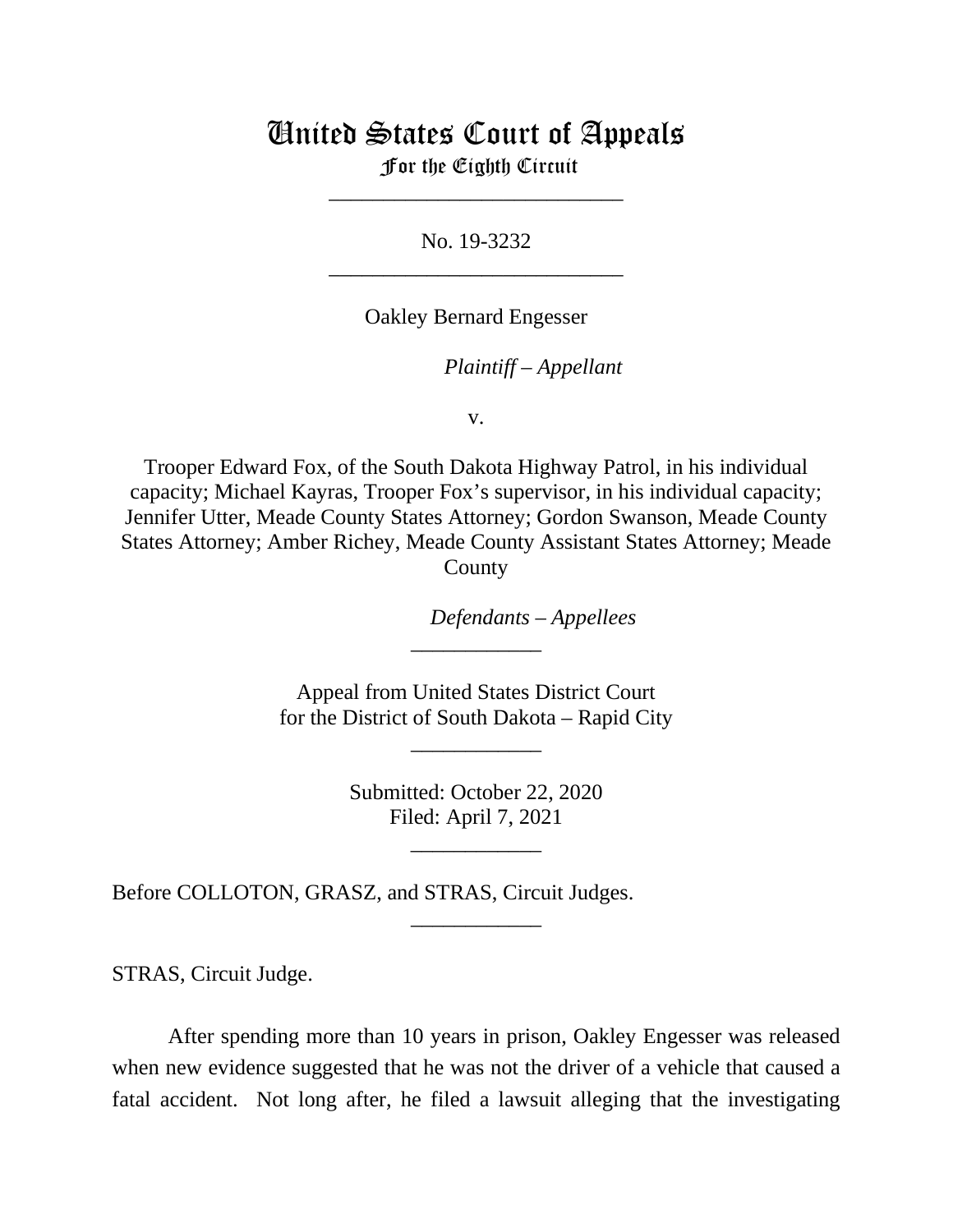officers had violated his constitutional rights. *See* 42 U.S.C. § 1983. The district  $\text{count}^1$  $\text{count}^1$  dismissed the lawsuit at summary judgment, and we affirm.

I.

Engesser and Dorothy Finley left the Full Throttle Saloon in a red Corvette. Seen traveling at high speed, the Corvette eventually hit a minivan and rolled a few times before coming to rest on its roof in the median of a highway. Engesser, who had been thrown from the vehicle, was found several feet away from the driver's side door. Finley, pronounced dead at the scene, was trapped inside the vehicle on the passenger side. There was one unknown for law enforcement. Who had been driving, Engesser or Finley?

Based primarily on the physical evidence at the scene, Trooper Edward Fox concluded it was Engesser. He reached this conclusion for three main reasons: (1) Engesser was found outside the vehicle on the driver side; (2) Finley had been trapped inside on the passenger side; and (3) the injuries both suffered were consistent with where they were found. A jury eventually agreed with Fox's assessment and found Engesser guilty of one count of vehicular homicide and two counts of vehicular battery. *See State v. Engesser*, 661 N.W.2d 739, 742–43 (S.D. 2003) ("*Engesser I*").

Engesser spent the next decade trying to prove his innocence. He finally succeeded in overturning his convictions in 2014, when a South Dakota trial court granted habeas relief after several witnesses came forward to testify that a woman had been driving the Corvette. The South Dakota Supreme Court affirmed, holding that, in light of the new evidence, "no reasonable juror would have found [Engesser]

<span id="page-1-0"></span><sup>&</sup>lt;sup>1</sup>The Honorable Jeffrey L. Viken, Chief Judge, United States District Court for the District of South Dakota.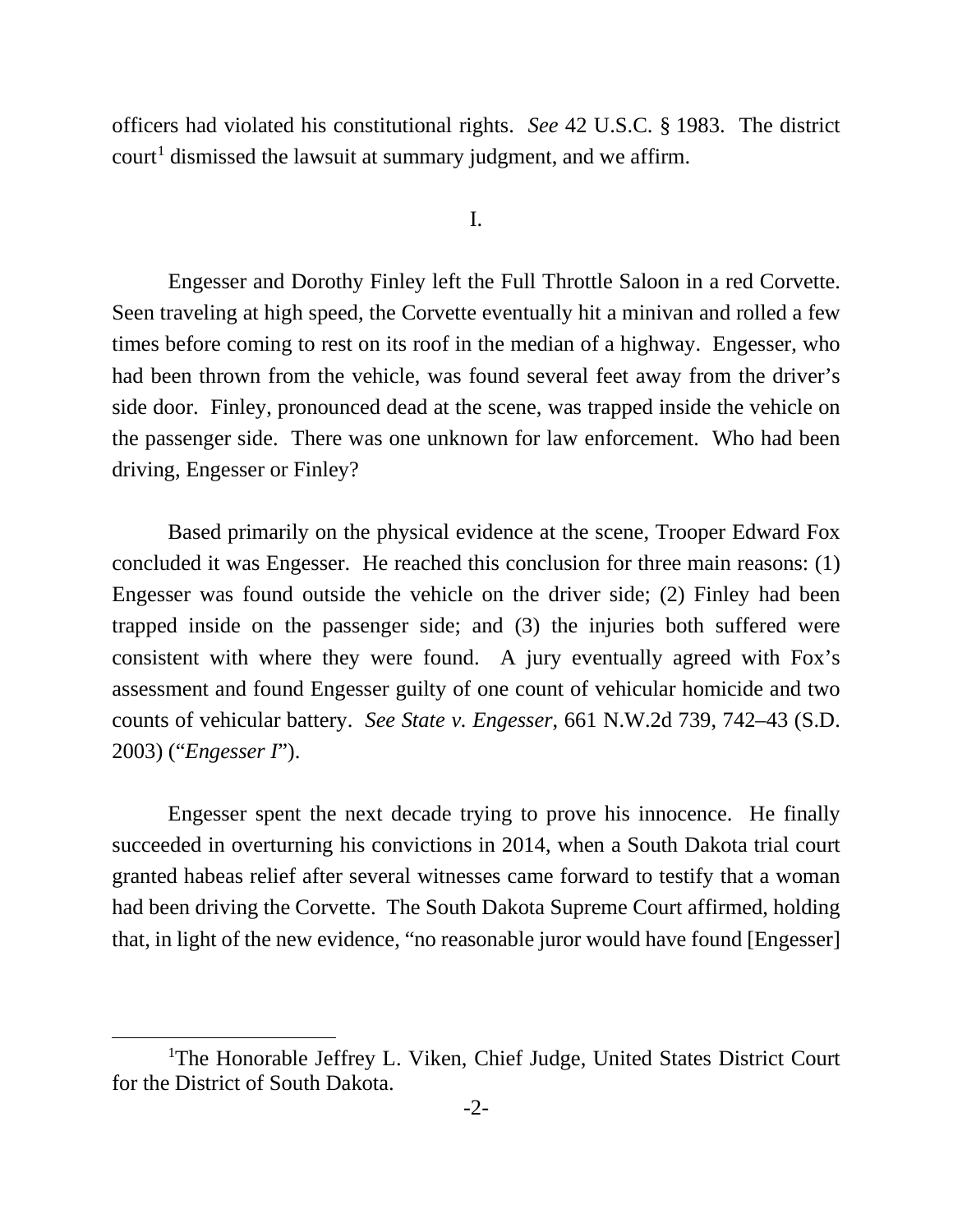guilty of the underlying offense." *Engesser v. Young*, 856 N.W.2d 471, 484 (S.D. 2014) ("*Engesser II*").

It was not long before Engesser filed a federal lawsuit against Trooper Fox and his supervisor, Michael Kayras, for violating his constitutional rights. *See* 42 U.S.C. § 1983. The complaint alleged, among other things, that they had recklessly investigated the case by ignoring evidence, failing to interview witnesses, and carelessly storing the Corvette. Also included were a failure-to-supervise claim against Kayras and a civil-conspiracy claim.

None of these claims made it past summary judgment. As relevant here, the district court determined that Trooper Fox was entitled to qualified immunity and that the other claims failed for, among other reasons, the absence of a constitutional violation.

## II.

We review the district court's decision to grant summary judgment de novo. *See Torgerson v. City of Rochester*, 643 F.3d 1031, 1042 (8th Cir. 2011) (en banc)*.*  "Summary judgment [was] appropriate [if] the evidence, viewed in [the] light most favorable to [Engesser], show[ed] no genuine issue of material fact exist[ed] and the [defendants were] entitled to judgment as a matter of law." *Spangler v. Fed. Home Loan Bank of Des Moines*, 278 F.3d 847, 850 (8th Cir. 2002).

## A.

For Engesser's reckless-investigation claims, the analysis comes down to two questions. First, did Trooper Fox or his supervisor violate a constitutional right? Second, was the right clearly established? *See Morgan v. Robinson*, 920 F.3d 521, 523 (8th Cir. 2019) (en banc). If the answer to either question is "no," we will affirm.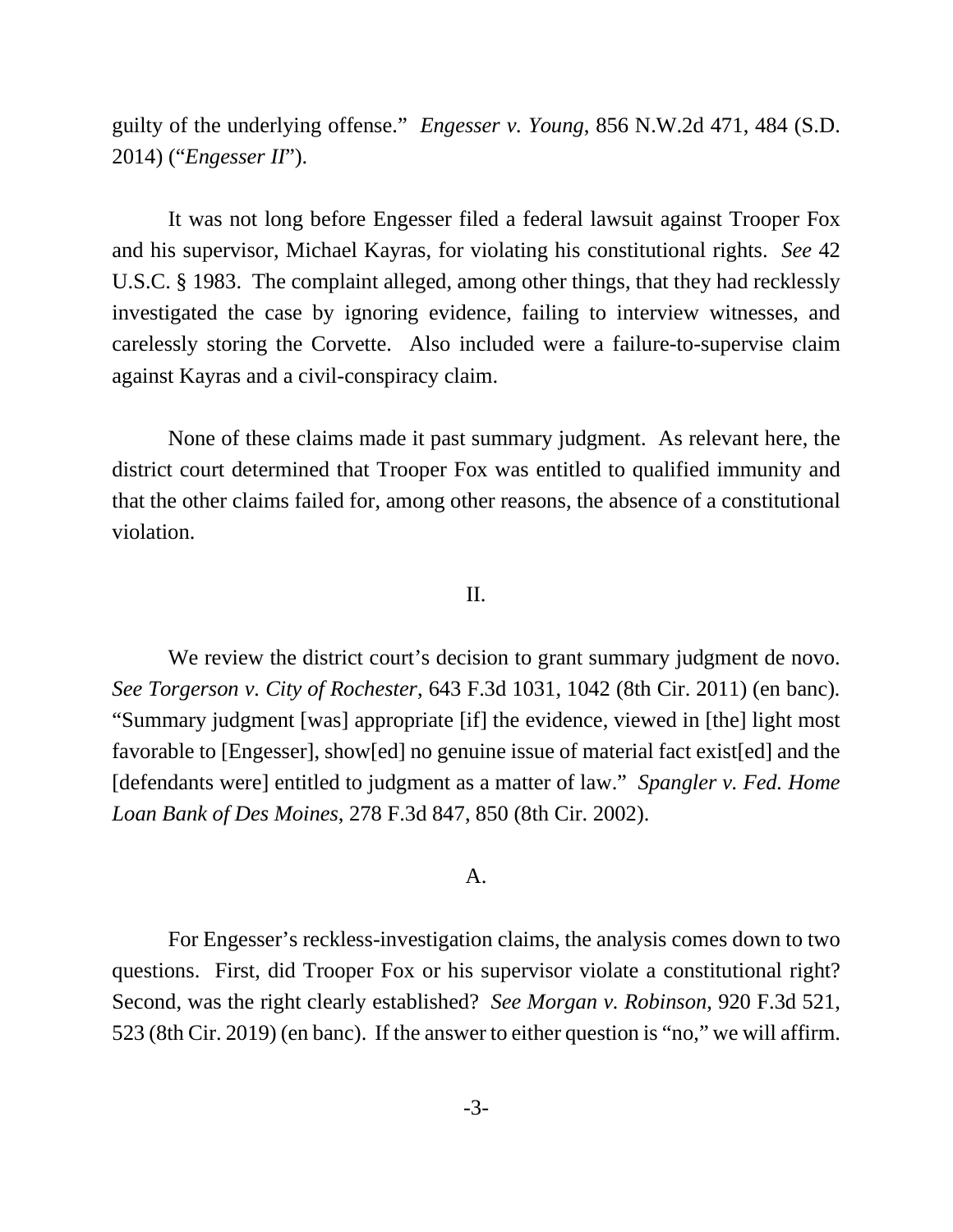*See id.* (explaining that we may answer the qualified-immunity questions in either order).

To be liable under a reckless-investigation theory, Trooper Fox must have conducted a constitutionally deficient investigation—one that was so deficient, in fact, that it "shock[ed] the conscience." *Akins v. Epperly*, 588 F.3d 1178, 1183 (8th Cir. 2009); *see* U.S. Const. amend. XIV. To meet this standard, a plaintiff must show reckless or purposeful misconduct, not mere negligence. *See Winslow v. Smith*, 696 F.3d 716, 732 (8th Cir. 2012).

We have allowed claims of this type to proceed when there is evidence that an investigator: (1) "attempted to coerce or threaten the defendant"; (2) "purposefully ignored evidence suggesting the defendant's innocence"; or (3) encountered "systematic pressure to implicate the defendant in the face of contrary evidence." *Akins*, 588 F.3d at 1184; *see also Johnson v. Moody*, 903 F.3d 766, 773 (8th Cir. 2018) (explaining that this is "a question of law to which we apply a rigorous standard"). The record in this case is devoid of evidence of threats, coercion, or systematic pressure, so the issue for us is whether Trooper Fox or his supervisor recklessly<sup>[3](#page-3-0)</sup> or purposefully ignored evidence suggesting that Finley was the driver. *See Akins*, 588 F.3d at 1184.

Engesser first argues that Trooper Fox ignored what eyewitnesses at the scene had to say. Construing the facts in Engesser's favor, one of them used female

<span id="page-3-0"></span><sup>3</sup> As we have explained, "*purposefully* ignor[ing] evidence suggesting the defendant's innocence," *Akins*, 588 F.3d at 1184 (emphasis added), is a "tell-tale sign[] of a *reckless* investigation," *Dean v. Searcey*, 893 F.3d 504, 514 (8th Cir. 2018) (emphasis added). Just like purposefully ignoring evidence might lead to the conclusion that an officer's investigation was reckless, so too might recklessly ignoring evidence lead to the conclusion that an officer's investigation, considered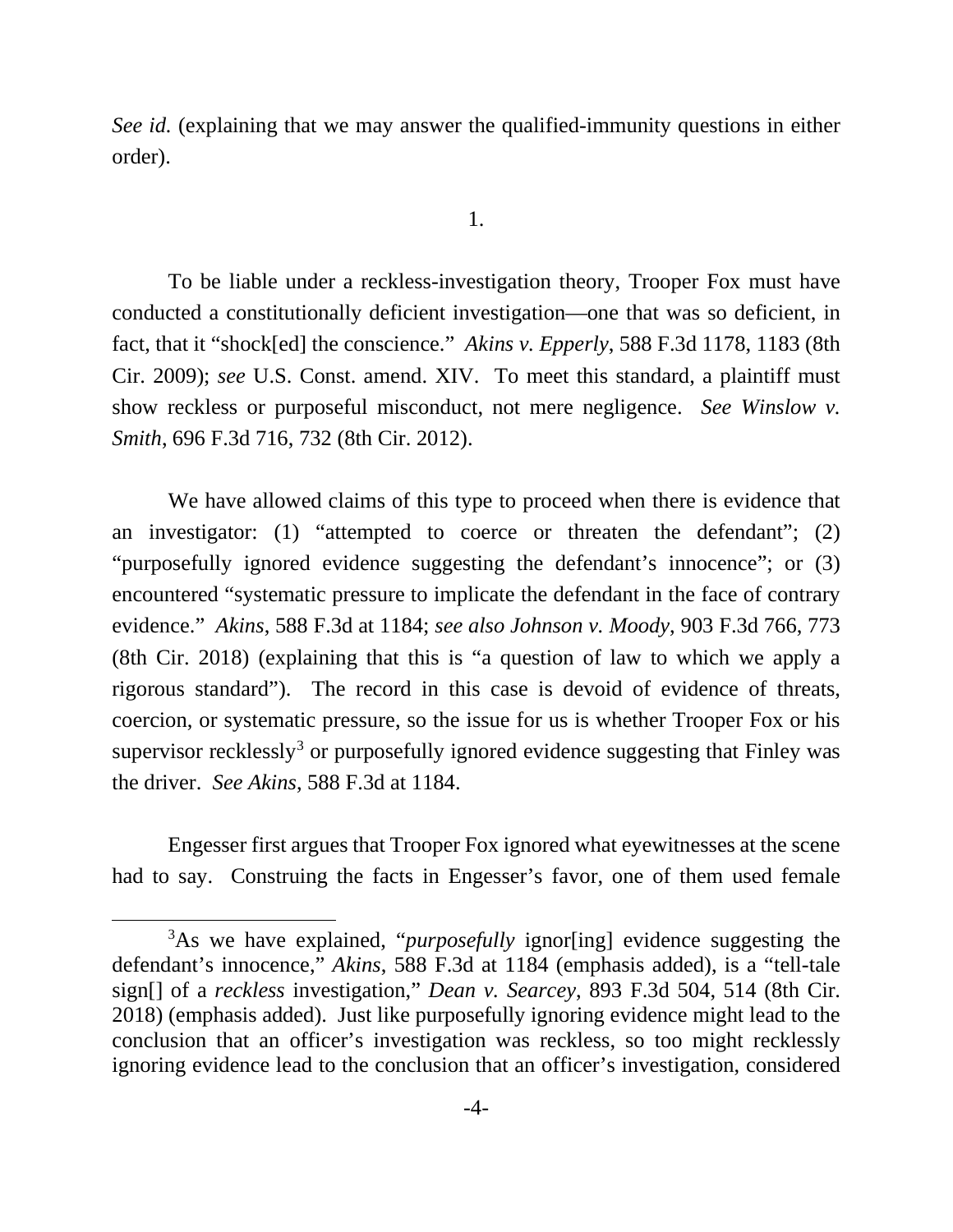pronouns to describe the driver and another told Fox that a woman had been driving the Corvette earlier in the day. Based on this evidence, Engesser believes it was conscience shocking for Fox to conclude that he, rather than Finley, had been driving.

Even if Trooper Fox could have conducted a more thorough investigation, there is no evidence that he recklessly or purposefully ignored these eyewitnesses. *See Akins*, 588 F.3d at 1184; *Kingsley v. Lawrence Cnty.*, 964 F.3d 690, 702 (8th Cir. 2020) (holding that a "questionable or incomplete" investigation is not conscience shocking "as a matter of law" (quotation marks omitted)). A failure to ask the right questions and to reconcile inconsistent evidence may be shoddy police work, but in this case, it reflects nothing more than negligent or grossly negligent conduct. *See Johnson*, 903 F.3d at 773 (ignoring "factual inconsistencies" and "negligently fail[ing] to look into leads" is not enough to show "reckless, conscience-shocking" conduct); *see also Amrine*, 522 F.3d at 833 (holding that even gross negligence is not enough). After all, faced with conflicting information, investigators sometimes have no choice but to "discount[]" witness statements that

as a whole, was less than reckless. The reason is that, to be actionable, the investigation *itself* must shock the conscience, "a rigorous standard." *Johnson*, 903 F.3d at 773; *see also Holloway v. Del*. *Cnty. Sheriff*, 700 F.3d 1063, 1069 (7th Cir. 2012) ("[T]he inquiry involves an appraisal of the totality of the circumstances rather than a formalistic examination of fixed elements." (internal quotation marks omitted)); *Davis v. White*, 794 F.3d 1008, 1015 (8th Cir. 2015). To the extent the concurrence insists that "recklessly ignor[ing] evidence [of] innocence" may be enough, we note that it makes no difference here. *Winslow*, 696 F.3d at 734; *see id.* at 736 (concluding that officers had *purposefully* ignored exculpatory evidence and coerced witnesses into providing false testimony); *see also Wilson v. Lawrence Cnty.*, 260 F.3d 946, 957 (8th Cir. 2001) (deciding that recklessness was enough when officers failed "to investigate [other] lead*s*" in light of the fact that all they had was "an involuntary confession and no reliable corroborating evidence" (emphasis added)). The investigators in this case, as we conclude below, neither purposefully *nor* recklessly ignored evidence. *See Wilson*, 260 F.3d at 957. At most, they were grossly negligent. *See id.* at 955.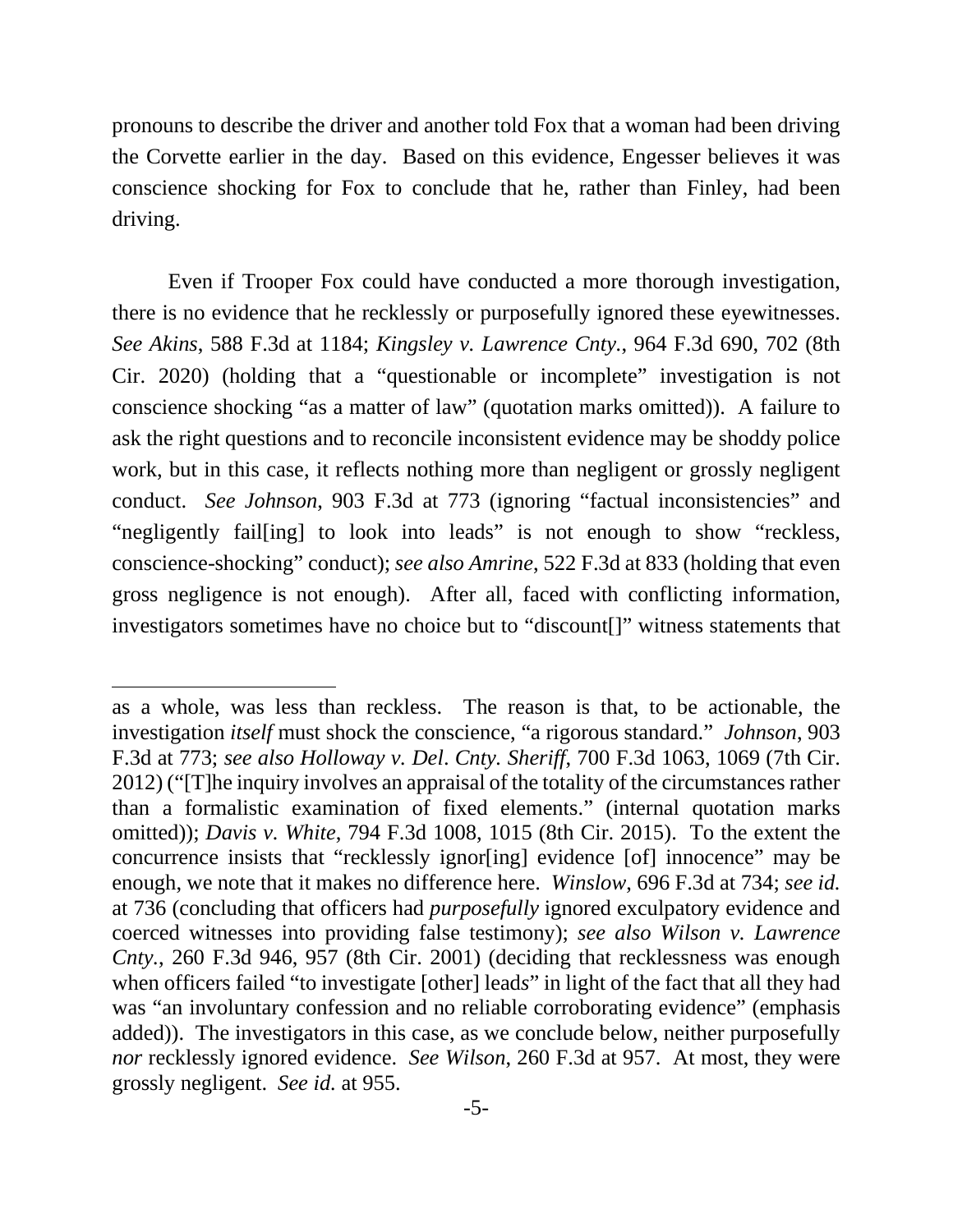"do not fit with the evidence [found] at the scene of the crime." *Winslow*, 696 F.3d at 734.

Failing to locate an unavailable witness does not qualify as recklessly or purposefully ignoring evidence either. During the investigation, Trooper Fox received a tip that a security guard at the Full Throttle Saloon saw Finley driving when she and Engesser left the bar that day. The security guard had fled the jurisdiction, however, to elude an arrest warrant. It was not until years later, shortly before Engesser's habeas proceedings, that the security guard resurfaced and agreed to testify. *See Engesser I*, 661 N.W.2d at 751–53; *Engesser II*, 856 N.W.2d at 475. Perhaps Fox could have done more to find him, but his failure to do so did not "shock the conscience." *Kingsley*, 964 F.3d at 701; *see also Folkerts v. City of Waverly*, 707 F.3d 975, 981 (8th Cir. 2013) (holding that it did not shock the conscience for an investigator to negligently fail to interview the alleged victim or other potential witnesses).

Nor did Trooper Fox's failure to ask additional questions at the scene shock the conscience. Key to Fox's conclusion about the identity of the driver was where the vehicle's occupants were found: Engesser near the open driver's side door and Finley trapped on the passenger side. Had Fox asked more questions, according to Engesser, he never would have assumed that the driver's side door opened *during* the accident, because he would have known that a passerby opened it *later*.

It is true that this discovery could have changed the course of the investigation. But by the time Trooper Fox arrived, the passerby was already gone. He had opened the door to check on Finley, but quickly left once he saw that she was no longer alive. It is undisputed that no one told Trooper Fox how the door opened or who opened it, and like the security guard, the passerby only came forward years later. A failure to interview an *unknown* witness does not "shock the conscience." *Kingsley*, 964 F.3d at 701. After all, Fox first had to know about a lead before he could recklessly or purposefully ignore it. *See id.*; *Winslow*, 696 F.3d at 734. The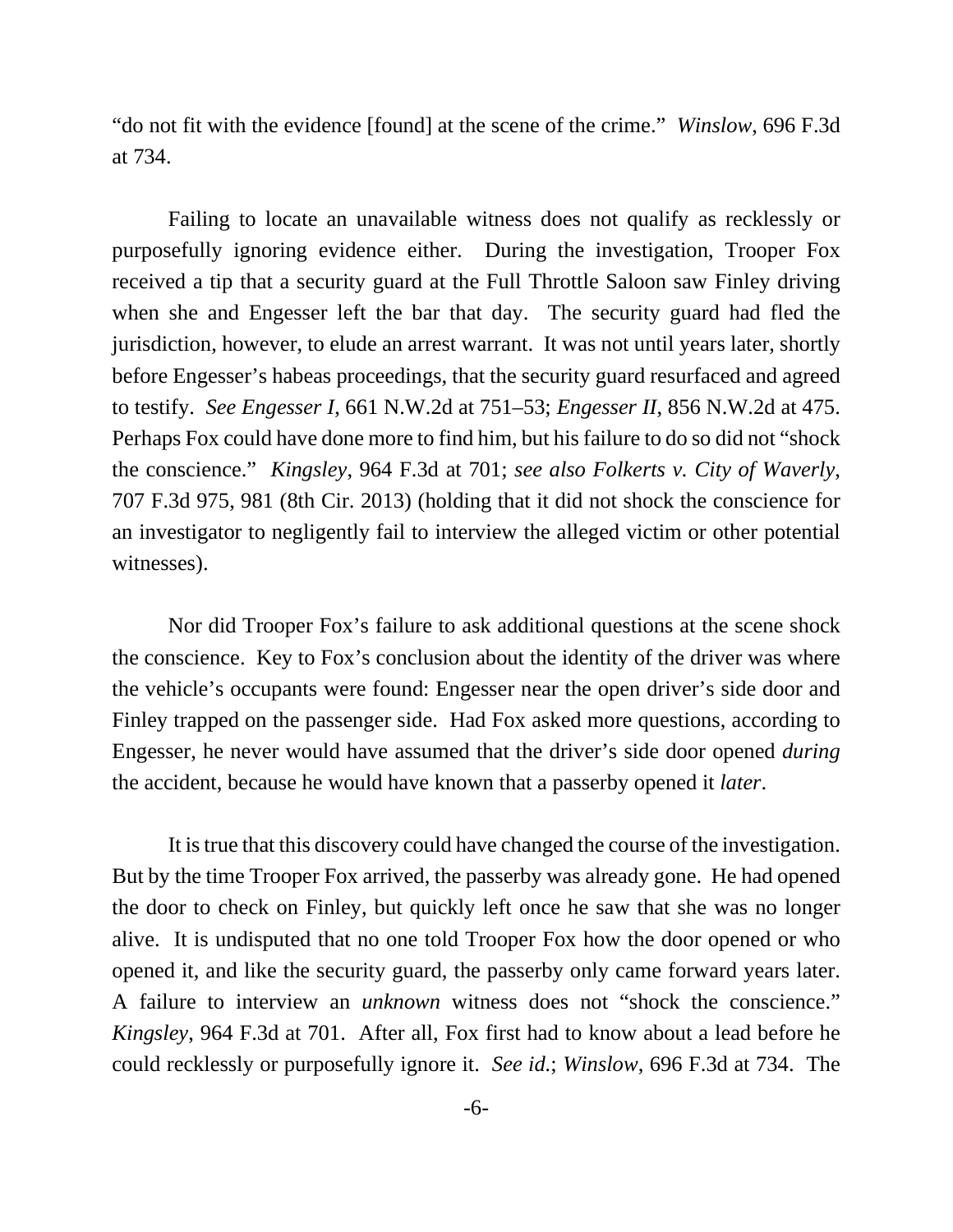bottom line is that, even if his assumption about how the door opened turned out to be mistaken, in the absence of any contrary evidence, he "was, at most, negligent." *Kingsley*, 964 F.3d at 701. And as we already know, negligence is not enough. *See Akins*, 588 F.3d at 1184.

2.

The officers' decision to leave the Corvette at a local impound lot also did not rise to the level of reckless or purposeful misconduct. *See Winslow*, 696 F.3d at 732. Engesser argues that the recklessness of Trooper Fox and his supervisor can be inferred through their "lackadaisical attitude" toward its storage. Specifically, they allowed the vehicle to be kept outside and did not prevent Finley's family from accessing it and removing evidence.

Even if we were to assume that the proper lens for analyzing this lost-evidence claim is substantive due process, neither of these actions demonstrate that the officers recklessly or purposefully destroyed evidence. *See generally White v. McKinley*, 519 F.3d 806, 813–14 (8th Cir. 2008) (analyzing an "investigating officer's failure to preserve evidence potentially useful to the accused" under the principles of *Brady v. Maryland*, 373 U.S. 83 (1963)). Both were unaware that the impound lot would allow Finley's daughter to remove items from the vehicle. And, as the South Dakota Supreme Court observed, failing to ensure that the vehicle would be kept inside or otherwise protected from the elements could "only be deemed negligent." *Engesser I*, 661 N.W.2d at 755.

#### B.

The failure to establish a constitutional violation also spells the end for Engesser's remaining claims. To prevail on a theory of supervisory liability, he had to prove that Kayras "directly participate[d] in a constitutional violation or [that he] fail[ed] to properly supervise and train" Trooper Fox. *Andrews v. Fowler*, 98 F.3d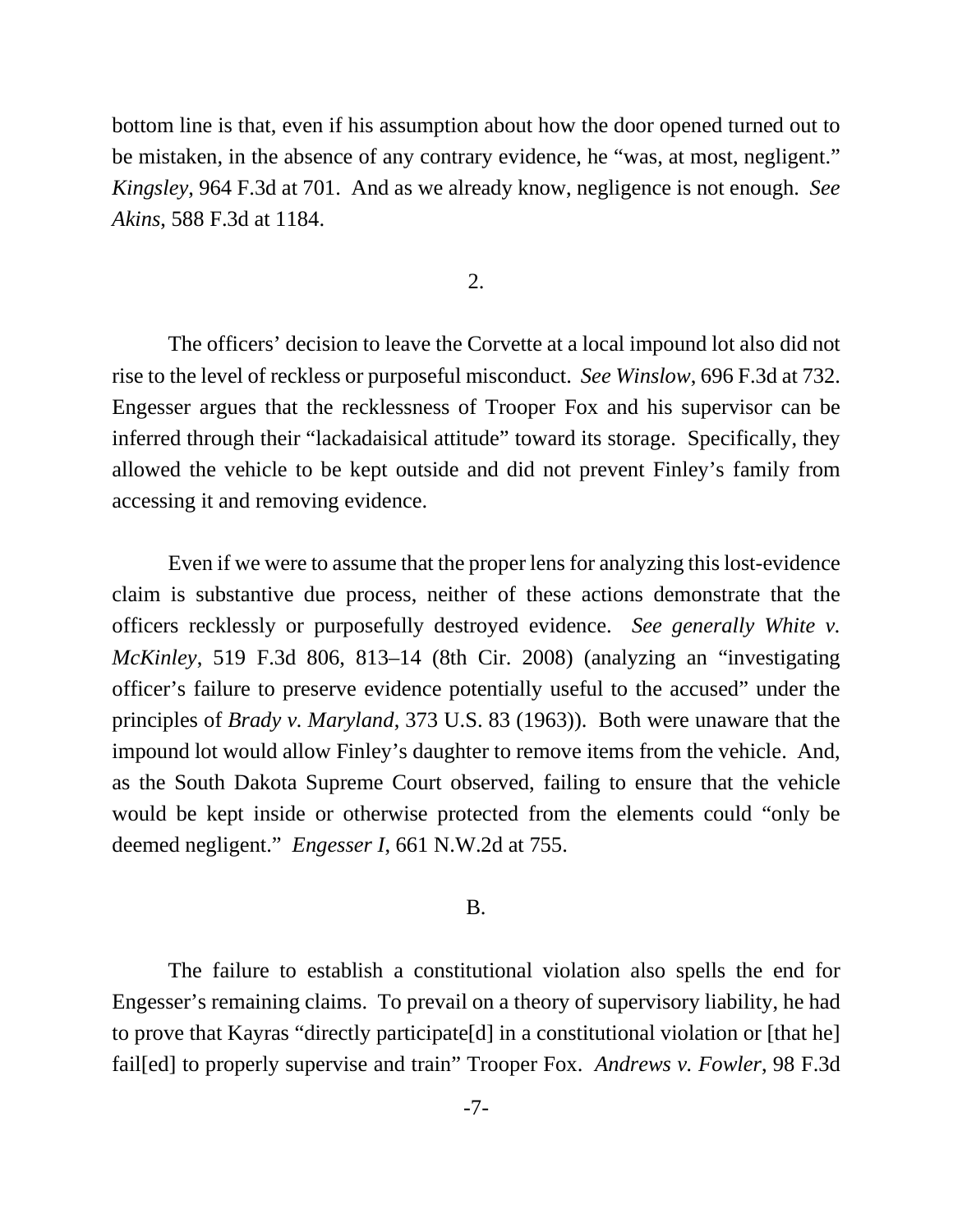1069, 1078 (8th Cir. 1996). There is no proof, as we conclude above, that Kayras directly violated Engesser's rights. And in the absence of *any* "underlying constitutional violation" by Fox, the failure-to-supervise claim "automatically fail[s]." *Henry v. Johnson*, 950 F.3d 1005, 1015 (8th Cir. 2020) (quotation marks omitted).

We reach a similar conclusion about the conspiracy claim. To prevail, Engesser had to prove, among other elements, the "deprivation of a constitutional right or privilege." *Askew v. Millerd*, 191 F.3d 953, 957 (8th Cir. 1999). With no "actual deprivation" here, there can be no liability. *Kingsley*, 964 F.3d at 702–03 (quotation marks omitted); *see Henry*, 950 F.3d at 1015.

### III.

We accordingly affirm the judgment of the district court.

COLLOTON, Circuit Judge, concurring in part and concurring in the judgment.

I concur in all but footnote three, which is unnecessary to the decision.

As the opinion states, *ante*, at 4, a plaintiff alleging a constitutional violation based on an officer's alleged failure to investigate "must show reckless or purposeful misconduct, not mere negligence." In *Akins v. Epperly*, 588 F.3d 1178 (8th Cir. 2009), the court said that purposefully ignoring evidence suggesting a defendant's innocence is one of several circumstances that "indicate reckless or intentional failure to investigate that shocks the conscience." *Id*. at 1184. *Wilson v. Lawrence County*, 260 F.3d 946 (8th Cir. 2001), held that subjective recklessness was the proper standard to apply in evaluating an alleged failure to investigate in that case, because the officers "had the luxury of unhurried judgments and repeated reflections." *Id*. at 956-57 & n.9. "The Supreme Court and this court take a contextspecific approach to determining what mens rea on the part of an officer shocks the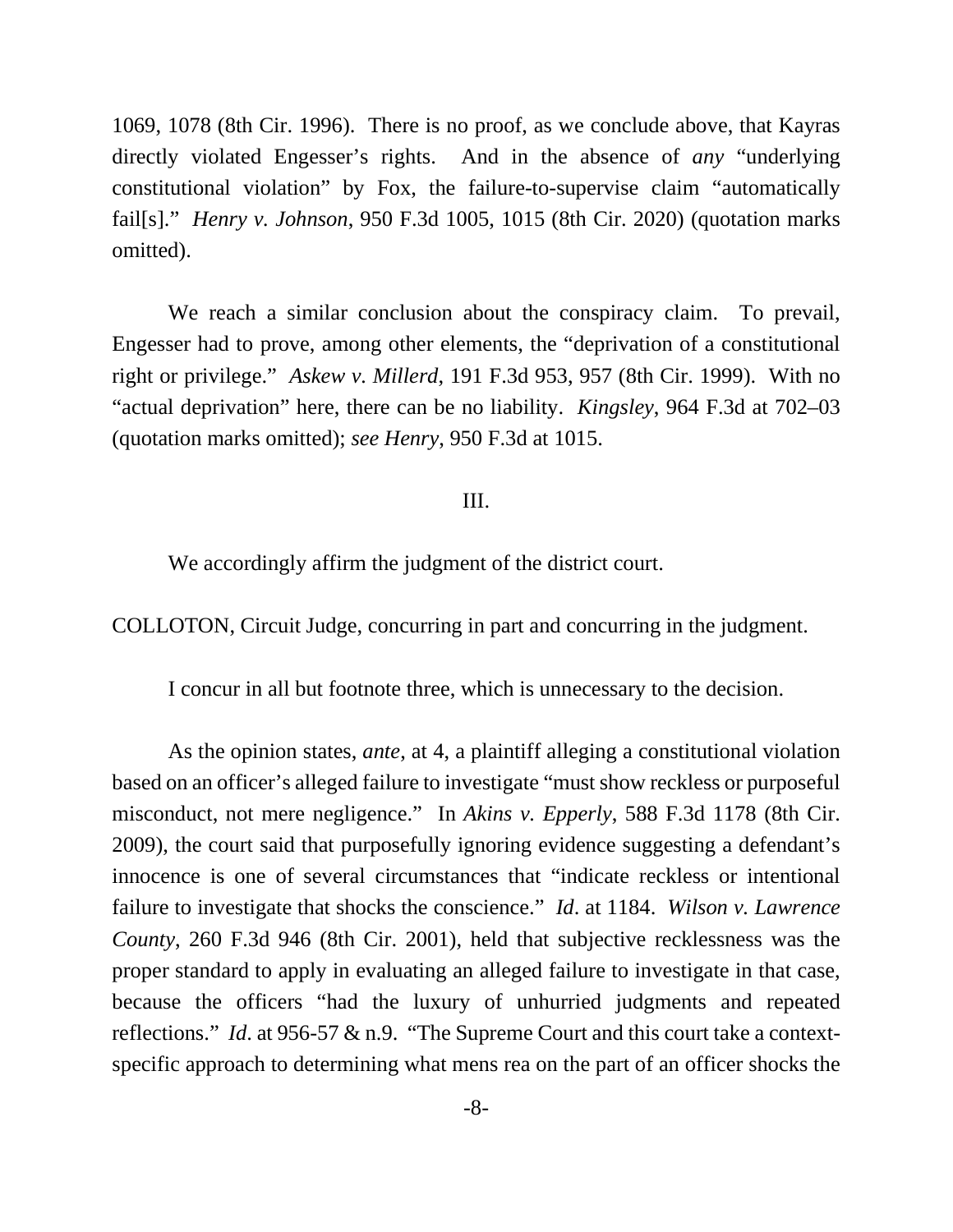conscience." *Briscoe v. County of St. Louis*, 690 F.3d 1004, 1011 (8th Cir. 2012); *see County of Sacramento v. Lewis*, 523 U.S. 833, 846-47 (1998). Evidence of negligence or gross negligence, however, is not enough to establish a constitutional violation. *Amrine v. Brooks*, 522 F.3d 823, 833 (8th Cir. 2008).

Although the opinion provides that "the issue for us is whether Trooper Fox or his supervisor recklessly or purposefully ignored evidence" of innocence, footnote three then includes the following deduction: because *Dean v. Searcey*, 893 F.3d 504 (8th Cir. 2018), said that purposefully ignoring evidence is a sign of a reckless investigation, recklessly ignoring evidence could indicate a non-reckless investigation. The premise is flawed. The truncated quotation from *Dean* says this in full: "In *White*, we found that one of the tell-tale signs of a reckless investigation was 'evidence that investigators purposefully ignored evidence suggesting the defendant's innocence.'" 893 F.3d at 514. But the cited decision, *White v. Smith*, 696 F.3d 740 (8th Cir. 2012), actually said the following: "We have also previously recognized that the following circumstances indicate conscience-shocking behavior in the context of a reckless *or intentional failure to investigate claim*: '(1) . . . , (2) evidence that investigators purposefully ignored evidence suggesting the defendant's innocence, (3) . . . .'" *Id*. at 758 (emphasis added) (quoting *Akins*, 588 F.3d at 1184). In other words, *White*, like *Akins*, allowed that purposefully ignoring evidence indicates an intentional failure to investigate. *Dean*'s misdescription of *White* should not take on a life of its own.

The footnote also introduces a new concept: proof that an officer recklessly ignored evidence of a suspect's innocence could lead to a conclusion that the officer did not recklessly fail to investigate. If an officer performs non-reckless work during some of an investigation, but recklessly ignores evidence that would exonerate the suspect, the officer would not exhibit a culpable mental state if the "investigation, considered as a whole," was not reckless. None of our cases has followed that approach, and the opinion in this case does not either.